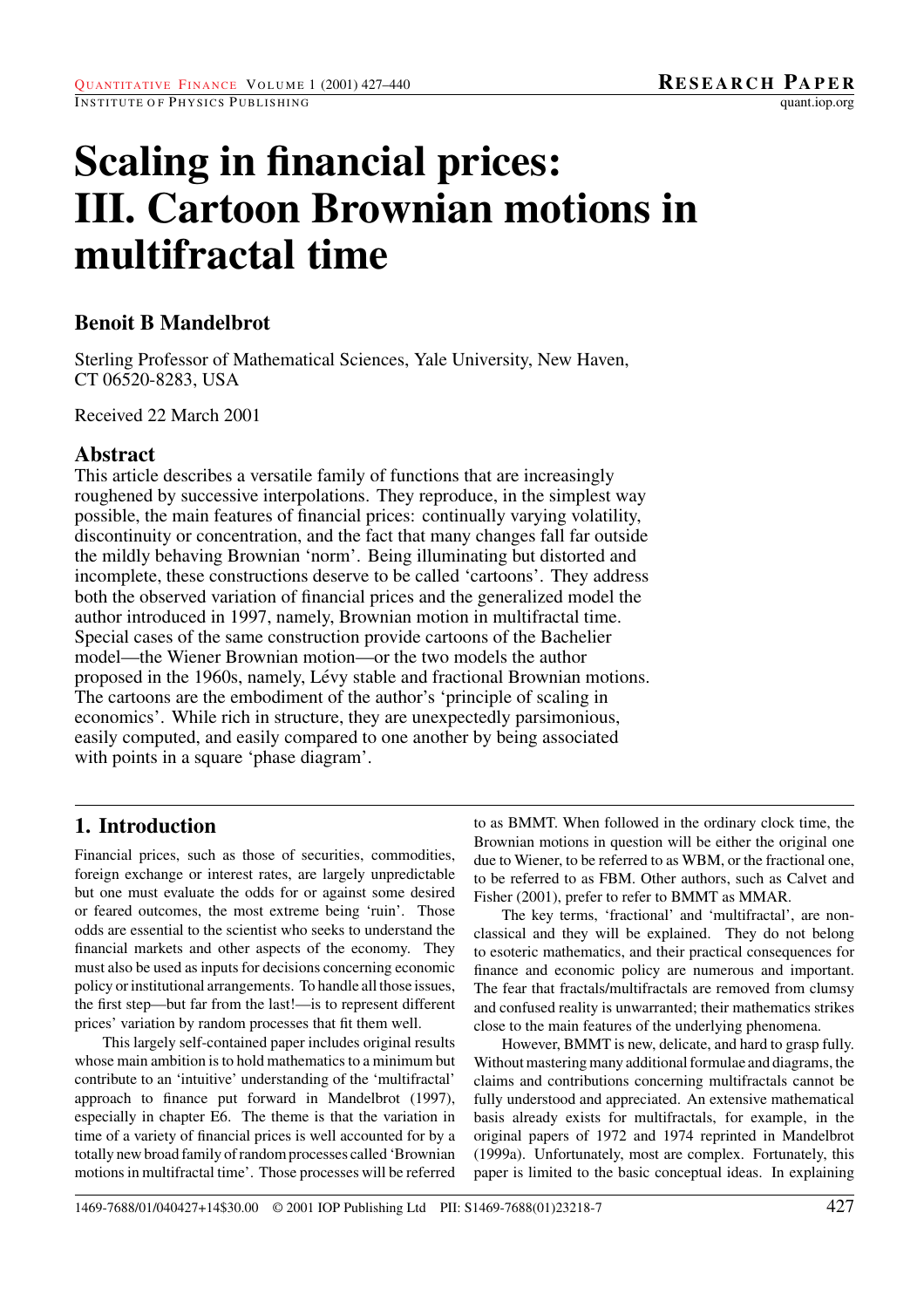and motivating them, complicated and/or new formulae would not help but hinder.

In addition, the central point is best made by using pictures, as will be done. To be sure, pictures can lie as effectively as words, statistics and opaque formulae. In the present case, the message is crystal clear and everyone can test the pictures' power, by drawing them afresh.

## **1.1. Survey of modelling of financial price records using fractals and multifractals**

Throughout the 1960s and again since 1997, I have published extensively on this topic and it is useful to describe immediately where this work fits among its old and recent predecessors. Mandelbrot (1997) reprinted my papers from the 1960s and added considerable new material. In particular, its chapter E6 described very concisely: (a) my current best model: it is BMMT Brownian motion (Wiener or fractional) in multifractal time, and (b) a family of 'cartoons' of BMMT. Substantial advances in exposition and content make it necessary to tell the story again in a continuing series of papers, of which this is the third.

Mandelbrot (2001a) restated the challenges and summarized and compared three successive models I proposed over the years. The part of chapter E6 of Mandelbrot (1997) concerned with BMMT itself has been expanded in Mandelbrot (2001b) and Mandelbrot *et al* (1997). Another part, concerned with cartoons of BMMT, was elaborated upon in Mandelbrot (1999a) and is further restated and deepened in this paper. In the meantime, Mandelbrot (1999b) presented this material to a very large public, but in incomplete and overly 'popular' form. Forthcoming papers will discuss several 'degrees of concentration' (Mandelbrot 2001d) and will restate and deepen the topic of chapter E5 of Mandelbrot (1997), namely the notion of 'states of randomness and variation'.

Be that as it may, this paper refers to its predecessors but is meant to be largely free-standing, with one exception: it is good at this point for the reader to be familiar with section 1 of Mandelbrot (2001a). It includes a long explanation of figure 1, which combines several historical series of price changes with a few outputs of artificial models to be discussed in section 1.2.

The totally unrealistic top panel illustrates the standard Brownian model. Panels 2 and 3 illustrate my 1963 and 1965 models. They are richer in structure than panel 1 but still unrealistic.

The five bottom panels mix actual records and simulations of BMMT; all exhibit a very variable volatility and large numbers of 'spikes'. I hope the forgeries will be perceived as surprisingly effective.

In fact, only two are real graphs of market activity. Panel 5 refers to the changes in price of IBM stock and panel 6 shows price fluctuations for the Dollar–Deutschmark exchange rate. Panels 4, 7 and 8 strongly resemble their two real-world predecessors. But they are completely artificial.

This paper is concerned with approximating those simulations of BMMT with the help of 'cartoons'.



Figure 1. A stack of diagrams, illustrating the successive 'daily' differences in at least one actual financial price and some mathematical models. Obviously, the top three panels do not report on data but on models; among the lower five panels, in contrast, identifying the models is a difficult task.

## **1.2. The simple recursive 'cartoons' are deliberately simplified but useful; the 'phase diagram'**

The 'ordinary' Wiener Brownian motion in continuous clock time is very familiar, yet remains best understood when studied in parallel with discrete coin-tossing and random walk. These processes can be viewed as cartoons of the increments of WBM and WBM itself.

In the case of BMMT, the random walk has no direct counterpart. However, splendid cartoons in a very different style were developed and sketched in Mandelbrot (1997), chapter E6, and Mandelbrot (1999a), chapter N1. They are limits of discrete-parameter sequences of successive interpolations drawn on a continually refined temporal grid. This paper describes those interpolative cartoons in detail and illustrates their power.

As Mandelbrot (2001a) recalled, price variation combines very long-tailed marginal distributions and long dependence. Each of those features is bound to require at least one parameter and indeed we shall investigate cartoons with two parameters. They are the coordinates of a point in a square map, to be defined later, called 'phase diagram'. Special behaviours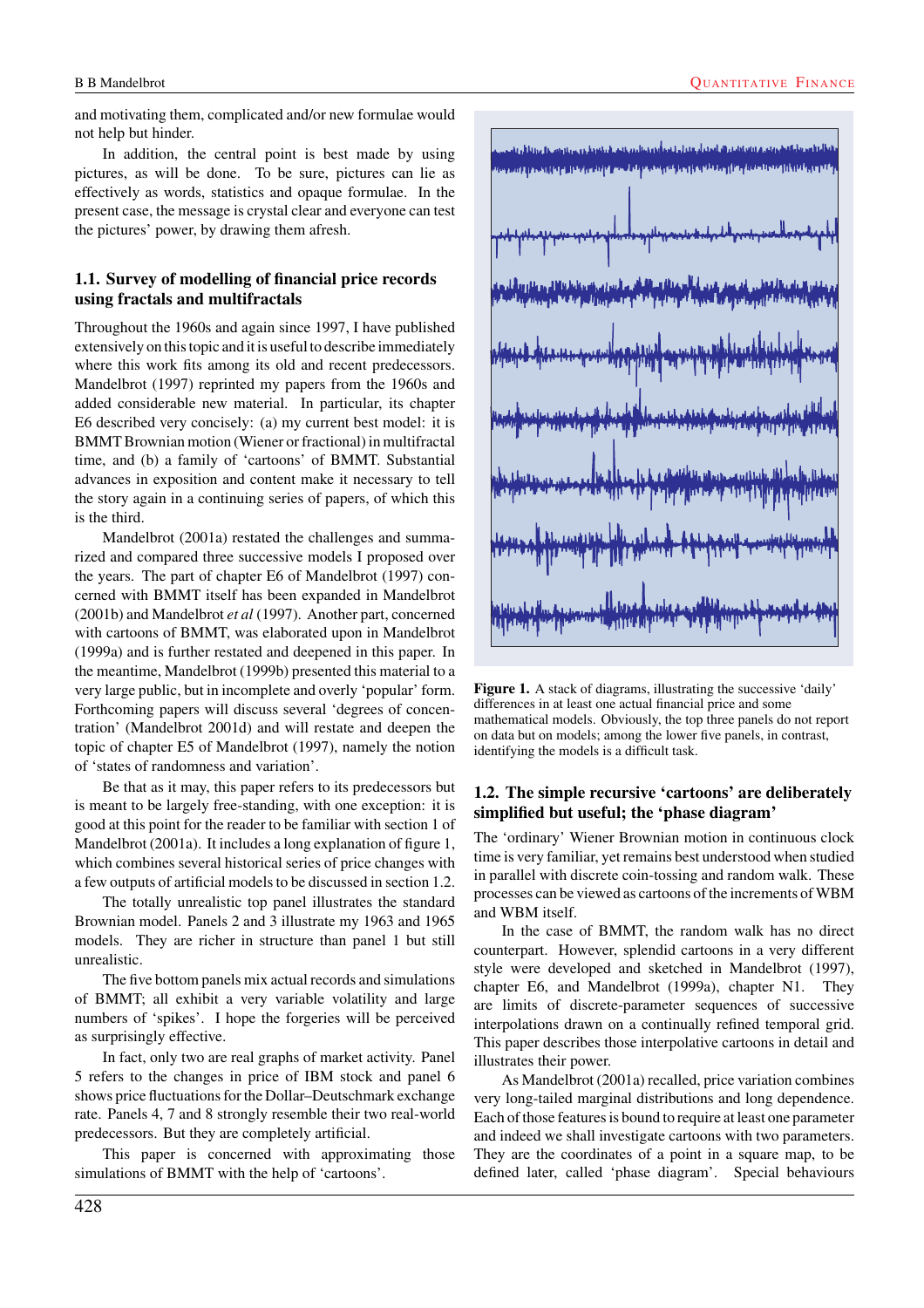associated with suitable special regions or 'loci' in that phase diagram will be shown to yield cartoons of four existing models—Bachelier's and mine—and thereby throw new light on those models' nature. Therefore, this article fulfils a third role, that of relating BMMT to a segment of the literature.

A single extremely special cartoon, described as 'Fickian', is a deep but non-destructive simplification of the 'cointossing' model of financial prices, therefore of the Bachelier and Wiener form of Brownian motion.

Two less narrowly constrained special cartoons are, again, deep but non-destructive simplifications of my two early models of price variation. One, first proposed in Mandelbrot (1963), used Lévy stable random processes to tackle longtailedness (Lévy 1925). Together with elaborations, it is discussed in part IV of Mandelbrot (1997). The other, first sketched in Mandelbrot (1965), introduced fractional Brownian motions to tackle global memory, also called infinite memory or dependence. It is discussed in many papers collected in Mandelbrot (2001c), which devotes chapter H30 to finance. Within the current wider conceptual framework, those early models are classified as 'mesofractal' and 'unifractal', respectively. This article hopes to make clear the relations between all those different old and new 'flavours' of fractality.

**The cartoons' limitations.** They are acknowledged as significant and justify a special discussion in section 8.

#### **1.3. Roughness is, in many sciences, an ill-defined but fundamental issue that is closely related to volatility; it was first faced and quantified by fractals**

Many sciences arose directly from the desire to describe and understand some combination of basic messages the brain receives from the senses. Visual signals led to the notions of bulk and shape and of brightness and colour, hence to geometry and optics. The sense of heavy versus light led to mechanics and the sense of hot versus cold led to the theory of heat. Proper measures of mass and size go back to prehistory and temperature, a proper measure of hotness, dates back to Galileo. Taming the sense of acoustic pitch began with vibrating strings.

Against this background, the sense of smooth versus rough suffered from a level of neglect that is noteworthy—the more so for being seldom, if ever, pointed out. Roughness is ubiquitous, always concretely relevant, and often essential. Yet, not only does the theory of heat have no parallel in a theory of roughness, but temperature itself had no parallel concept until the advent of fractal geometry.

Even in the inanimate objective and non-controversial context of metal fractures, roughness was generally measured by a borrowed expression: the root mean square, r.m.s., deviation from an interpolating plane. In other words, the metallurgists used to proceed exactly like the economists did with 'volatility'. However, metallurgists viewed this measurement as suspect because different regions of a presumably homogeneous fracture emerged as being of different 'r.m.s. volatility'. The same was the case for different samples that were carefully prepared and later broken following precisely identical protocols.

As shown in Mandelbrot *et al* (1984) and confirmed by every later study, the fractal study of rough surfaces does not borrow from textbooks of statistics but centres on a characteristic property called the fractal dimension  $D$ ; it provides, for the first time, an invariant measure of roughness. It often enters through the quantity  $3-D$ , called 'codimension' or 'Hölder exponent' by mathematicians and has now come to be called 'roughness exponent' by metallurgists.

#### **1.4. The roles exponents play in fractal geometry**

The intersections of fracture surfaces by approximating orthogonal planes are formally identical to the price charts whose increments are plotted in figure 1. Differential calculus teaches that when a 'nice' function  $P(t)$  increases by  $\Delta P$ when time increases by  $\epsilon$ , the limit  $P'(t) = \lim_{\epsilon \to 0} (1/\epsilon) [P(t+\epsilon)]$  $\epsilon$ ) –  $P(t)$ ] defines the derivative which measures the speed of variation.

Until recently, most sciences took for granted the fact that derivatives exist. But our cartoons are not nice and have no positive and finite derivative. This fact is widely known to hold (almost surely, for almost all  $t$ ) in the Brownian case. But not everything is lost. Instead, those functions' local behaviour can be studied through the parameters of a relation of the form  $dP \sim F(t) (dt)^{H(t)}$ .

Here,  $F(t)$  is called a 'prefactor' and the most important parameter, called the Hölder exponent, is

$$
H(t) = \lim_{\epsilon \to 0} \log[P(t + \epsilon) - P(t)] / \log \epsilon.
$$

This replacement of ratios of infinitesimals by ratios of logarithms of infinitesimals is an essential innovation. It was not directed by trial and error. Neither did its early use in classical 'fine' mathematical analysis suggest that  $H$  and many variants thereof could become concretely meaningful, quite the contrary.  $H$  became important because of its intimate connection with certain invariances.

Indeed, fractals are figures invariant under the operations of dilation and reduction, as described in section 2.1. Those operations are characterized by invariant quantities, and in the present application, the most important among those invariants is  $H$ . This is how  $H$  became compelling as soon as the theoretical notion of invariance was injected into finance by my work.

#### **1.5. Spontaneous resonances of the financial markets**

The good fit of the multifractal model raises an endless string of difficult questions.

Fractals and multifractals are found throughout physics (Mandelbrot 1999a) and also in many economic fundamentals. (See, for example, the 1966 paper reproduced as chapter E19 of Mandelbrot 1997.) But do the regularities observed in price variations simply reflect regularities in the economic fundamentals? This extremely far-fetched notion would require hard evidence to be believed.

In a far more likely scenario, price variation results significantly from the structure of the financial institutions and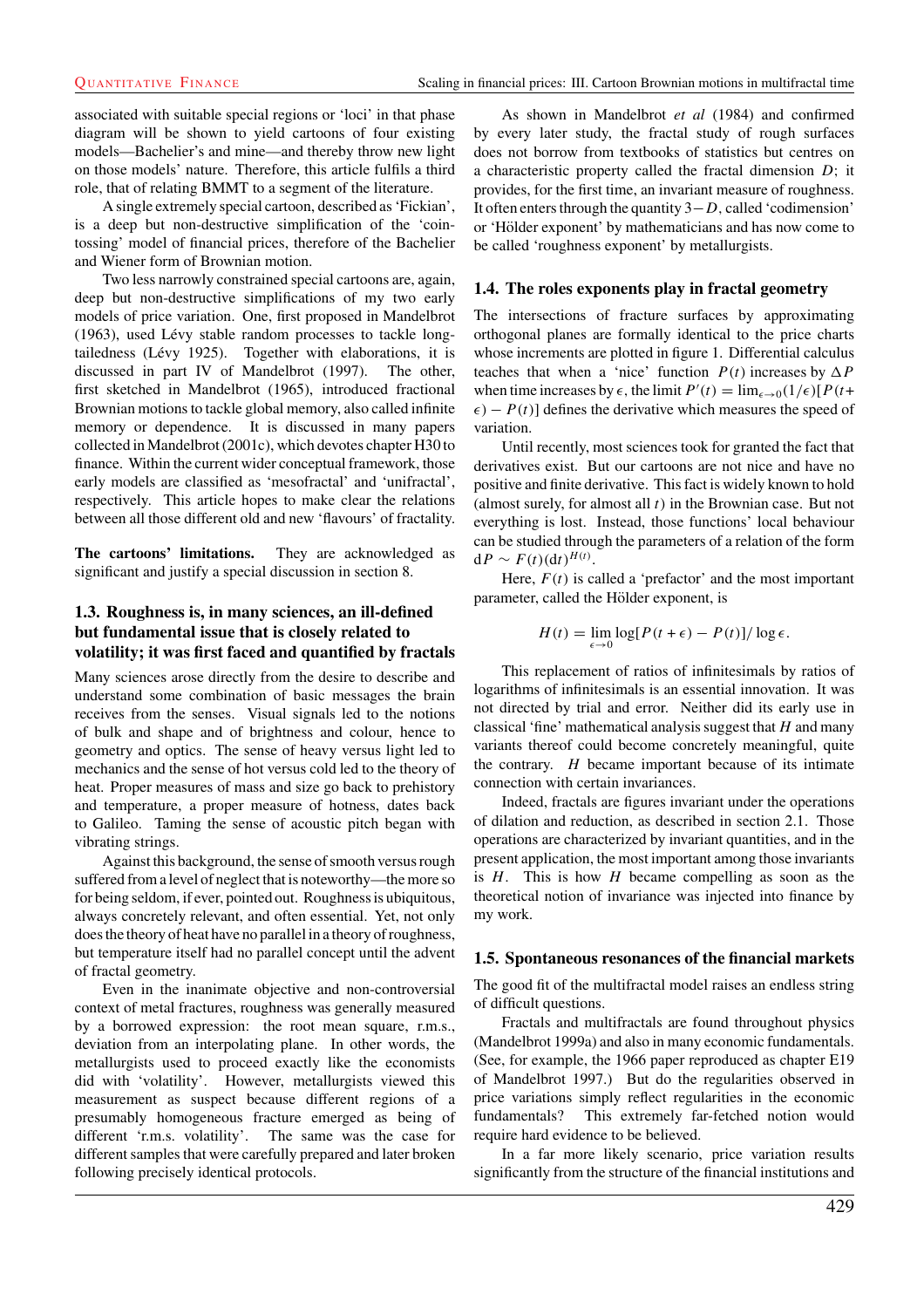the financial agents' responses to both the fundamentals and other agents' actions.

Physics is skilled at studying the 'spontaneous resonances' of 'black box' physical systems. The behaviour represented by the multifractal model may well be closest to 'spontaneous resonances of the financial markets'. If this last perspective proves fruitful, multifractality may provide a new handle on a perennial and very important practical issue: the structure of the economy. Better understanding might help improve society as well as some individual bank accounts.

Additional consequences of multifractality from the viewpoint of political economy are better considered elsewhere.

# **2. A 'Fickian' cartoon function in continuous time constructed by recursive interpolation**

The first term in the title, 'Fickian', is best explained in section 2.6.

# **2.1. Fractals are geometric shapes that separate into parts, each of which is a reduced-scale version of the whole.**

This characterization of fractality is a theoretical reformulation of a down-to-earth bit of market folklore. Indeed, it is widely asserted that the charts of the price of a stock or currency all look alike when a market chart is enlarged or reduced so that it fits some prescribed time and price scales. This implies that an observer cannot tell which data concern price changes from week to week, day to day, or hour to hour. This property defines the charts as fractal curves and many powerful tools of mathematical and computer analysis become available.

The technical term for this form of close resemblance between the parts and the whole is *self-affinity.* This concept is related to the better-known property of *self-similarity*, which is the main theme of Mandelbrot (1982). However, financial market charts are records of functions, therefore cannot be selfsimilar. If we gradually zoom on a graph, the details become increasingly higher than they are wide—as are the individual up-and-down price ticks of a stock. Hence, when transforming a whole into parts the shrinkage ratio must be larger along the time scale (the horizontal axis) than along the price scale (the vertical axis). (This kind of reduction can be performed by office copiers that use lasers.) The geometric relation of the whole to its parts is said to be one of self-affinity.

# **2.2. Reliance of the fractal/multifractal models on criteria of dilation/reduction invariance**

Unchanging properties are not given much weight by most economists and statisticians. However, they are beloved of physicists and mathematicians like myself, who call them invariances and are happiest with models that present an attractive invariance property. A good idea of what I mean is provided by a simple chart that uses recursion to insert (interpolate) price changes from time 0 to a later time 1 in successive steps. The intervals themselves can be interpreted at will; they may represent a second, hour, day or year.

# **2.3. The process of recursion in an increasingly refined grid**

As shown by the top panel of figure 2, the process of recursion begins with a 'trendline' called the 'initiator'. Next, a blue line called the 'generator' replaces the trend-initiator with three intervals that create a slow up-down-and-up price oscillation. In the following stage, each of the generator's three intervals is interpolated by three shorter ones. One must squeeze the generator's horizontal axis (time scale) and the vertical axis (price scale) in different ratios, whose values will be discussed in section 2.6. The goal is to fit the horizontal and vertical boundaries of each interval of the generator. To fit the middle interval, the generator must be reflected in either axis. Repeating these steps reproduces the generator's shape at increasingly compressed scales.

Only four construction stages are shown in figure 2, but the same process continues. In theory, it has no end, but in practice, it makes no sense to interpolate down to time intervals shorter than those between trading transactions, which may be of the order of a minute. Each interval of a finite interpolation eventually ends up with a shape like the whole. This expresses a scale invariance that is present simply because it was built in.

## **2.4. The novelty, versatility and surprising creative power of simple recursion**

Sections 3–6 show that a recursion's outcome can exhibit a wealth of structure, and that it is extremely sensitive to the exact shape of the generator. Generators that might seem close to one another may generate *qualitatively* distinct 'price' behaviours. This will make it necessary to construct a phase diagram in which different parts or 'loci' lead to different behaviours. Being sensitive, the construction is also very versatile: it is general enough to range from the coin-tossing model's 'mildness' to surrogates of the 'wild' and tumultuous real markets—and even beyond.

This finding is compelling and surprising.

It is essential for the number and exact positions of the pieces of the generator to be completely specified and kept fixed. If, on the contrary, the generator fails to be exactly specified or (worse!) one fiddles with it as the construction proceeds, the outcome can be anything one wants. But it becomes pointless.

An analogous construction with a two-interval generator would not simulate a price that moves up and down. When the generator consists of many more than three intervals, it involves many parameters and the surprise provoked by the versatility of the procedure is psychologically dampened.

# **2.5. Randomly shuffled grid-bound cartoons**

The recursion described in the preceding sections is called 'grid-bound', because each recursion stage divides a time interval into three. This fixed pattern is clearly not part of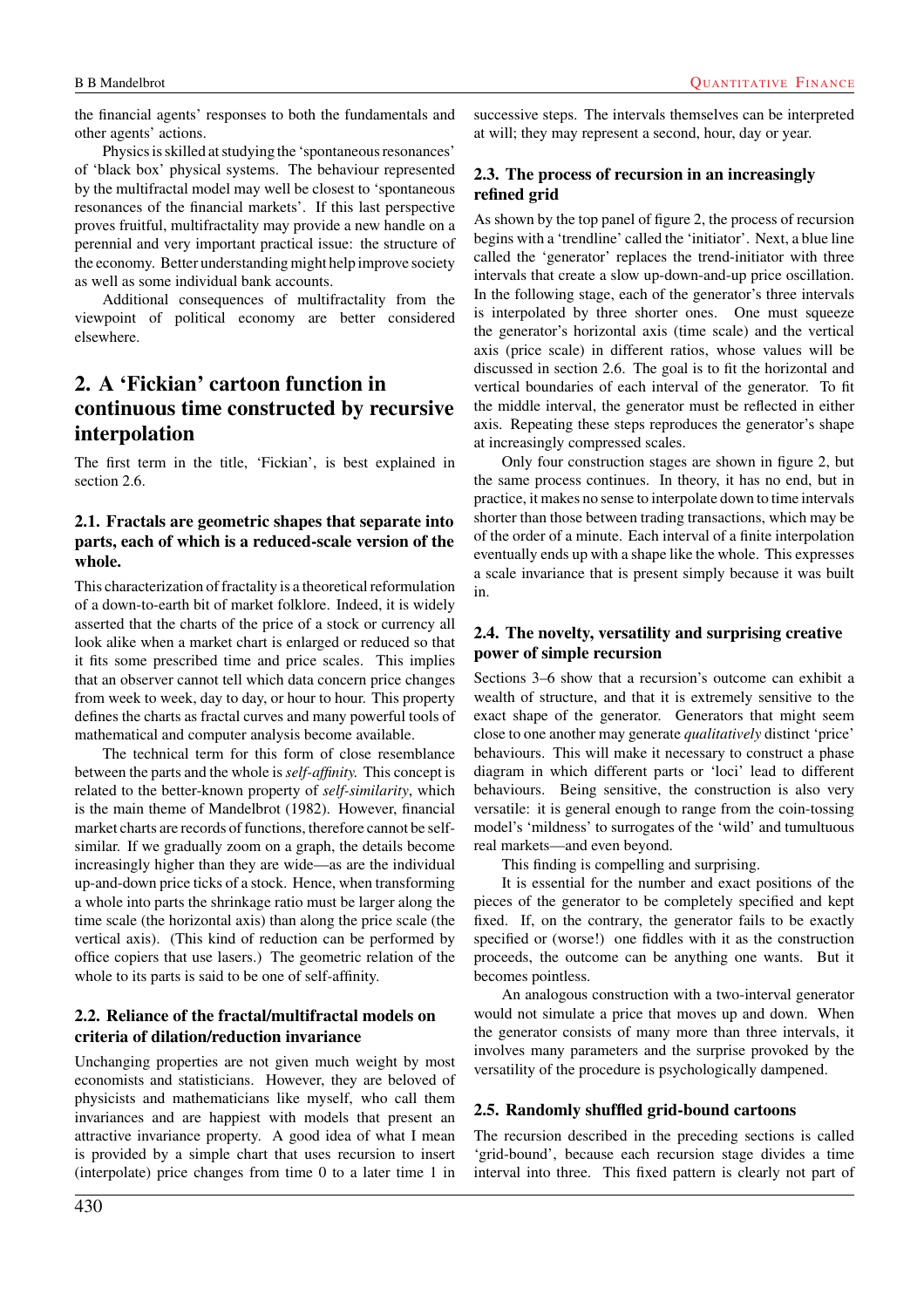

**Figure 2.** Constructing a 'Fickian cartoon' of the idealized coin-tossing model that underlies modern portfolio theory. The construction starts with a linear trend ('the initiator') and breaks it repeatedly by following a prescribed 'generator'. The record of the increments of this pattern is close to the top line of figure 1, therefore thoroughly unrealistic.

economic reality and was chosen for its unbeatable simplicity. Its artificiality and the acknowledged drawbacks described in section 8 are the main reason for referring to the resulting constructions as 'cartoons'. Unfortunately, artefacts remain visible even after many iterations, especially with symmetric generators. To achieve a higher level of realism, the next easiest step is to inject randomness. This is best done in two stages.

**Shuffling.** The random sequence of the generator's intervals is shuffled before each use. Altogether, three intervals allow the six permutations

1, 2, 3; 1, 3, 2; 2, 1, 3; 2, 3, 1; 3, 1, 2; 3, 2, 1,

of a die, one for each side. Before each interpolation, the die is thrown and the permutation that comes up is selected. A symmetric generator allows only three distinct permutations and shuffling has less effect.

**The most desirable proper randomizations.** Despite many virtues, the shuffled versions of all the cartoons we shall examine in sequence (Fickian, unifractal, mesofractal and multifractal) are grid-bound, therefore unrealistic. Fortunately, we shall see that each major category of cartoons was designed to fit a natural random and grid-free counterpart.

## **2.6. The 'Fickian' square-root rule**

Moving from qualitative to quantitative examination, the nonshuffled figure 2 uses a three-piece generator that is very special. Indeed, let the width and height of the initiator-trend define one time unit and one price unit. In figure 2, each interval height—namely, 2/3, 1/3 or 2/3—is the square-root of the stick width—namely, 4/9, 1/9 or 4/9.

This being granted, define for each  $m \leq 3$  the quantities

log (height of the *mth* generator interval)<br> $\log$  (width of the *mth* generator interval) =  $H_m$ .

By design, the generator intervals in figure 2 satisfy the following

**Fickian condition:**  $H_k = 1/2$  for all k.

An integer-time form of this 'square-root rule' is familiar in elementary statistics. Indeed, the sum of  $N$  independent random variables of zero mean and unit variance has a standard deviation equal to  $\sqrt{N}$ . Therefore, the sum is said to 'disperse' or 'diffuse' like  $\sqrt{N}$ .

In continuous grid-free time the square-root rule characterizes the Wiener Brownian motion (WBM) and 'simple diffusion', also called 'Fickian'.

In our grid-bound interpolation, the square-root rule is non-random and only holds for the time intervals that belong to some stage  $k$  of the recursive generating grid. The result is a behaviour that is only pseudo-Brownian: close to the continuous-time WBM, but not identical to it.

# **3. Non-Fickian three-interval cartoons and the phase diagram**

Fickian diffusion is classical and extraordinarily important in innumerable fields, but the Brownian model does not fit financial prices. Fortunately, the square-root does not follow from the recursive character of our construction, only from the special form of the generator.

# **3.1. Symmetric three-interval generators beyond the Fickian case; the 'phase diagram'**

Indeed, let us preserve the idea behind figure 2 and show that modifying the  $H_m$  suffices to open up a wealth of behaviours that differ greatly from the Brownian and from one another. As argued early in this paper, it is essential to keep those generalizations as simple as possible and capable of being followed on a simple two-dimensional diagram. It will suffice to assume that the generator continues to include three intervals symmetric with respect to the centre of the original box.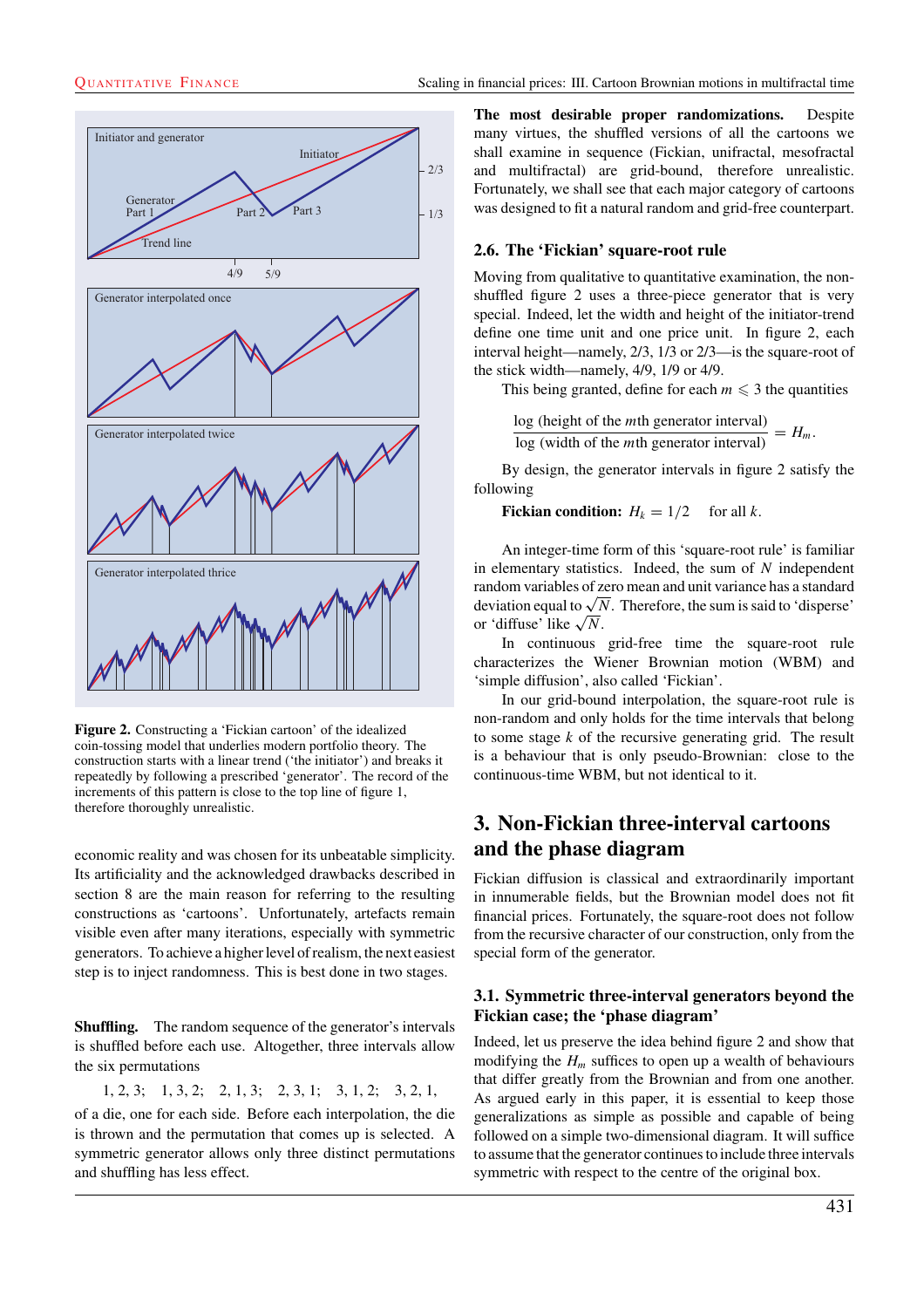

**Figure 3.** The 'fundamental phase diagram' for the symmetric three-interval generator is drawn on the top left quarter of the unit square. A generator restricted to three intervals is determined by the bottom left and top right corner of the square, plus two other points. Symmetry implies that those points are symmetric with respect to the centre of the square. If the generated function is to be oscillating, the generator is determined by a point in the top left quarter, including its boundary to the right. This diagram is explored in four successive stages: first the 'Fickian' dot, then the curved 'unifractal locus' and the straight 'mesofractal locus', drawn in thicker lines starting at the centre of the square. The final and most important stage of exploration tackles the remaining points in the upper left quarter; they form the 'multifractal' locus, which is not a point or a curve but a domain.

The coordinates of its first break determine those of the second by taking complements to 1, hence a three-interval symmetric generator is fully determined by the position  $P$  of its first break. This point will be called the 'generator address', and the resulting fundamental 'phase diagram' is drawn as figures 3 and 4.

For curves that oscillate up and down, all the possibilities are covered by points  $P$  in the 'address space' defined as the top left quarter of the unit square. Instead of oscillating functions, the bottom left quarter yields non-decreasing measures that a later section will use to define multifractal time.

Active actual experimentation is very valuable at this stage and is accessible to the reader with a moderate knowledge of computer programming. Playing 'hands-on', that reader will encounter a variety of behaviours that are extremely versatile, hence justify the attention about to be lavished on three-interval symmetric generators. Section 3.2 lists rapidly the possibilities that will be discussed in later sections.



**Figure 4.** Two alternative versions of figure 3. The top panel relabels the loci of figure 3 by the corresponding basic grid-free functions, when they exist, and indicates when they do not. The bottom panel refers to my *Selecta* books, in which background material concerning all those grid-free models can be found. For example, 'M 1997E' stands for Mandelbrot (1997), which the references identify as *Selecta* Volume E.

## **3.2. Two fundamental but very special loci, called 'unifractal' and 'mesofractal', and the 'multifractal' remainder of the phase diagram**

The terms describing the simplest loci in figure 3 are recent or new.

The mesofractal cartoons will be seen in section 5 to correspond to my earliest partial improvement on Bachelier's work, namely the 'M 1963' model built in Mandelbrot (1963) using the stable random processes of Cauchy and Lévy. Price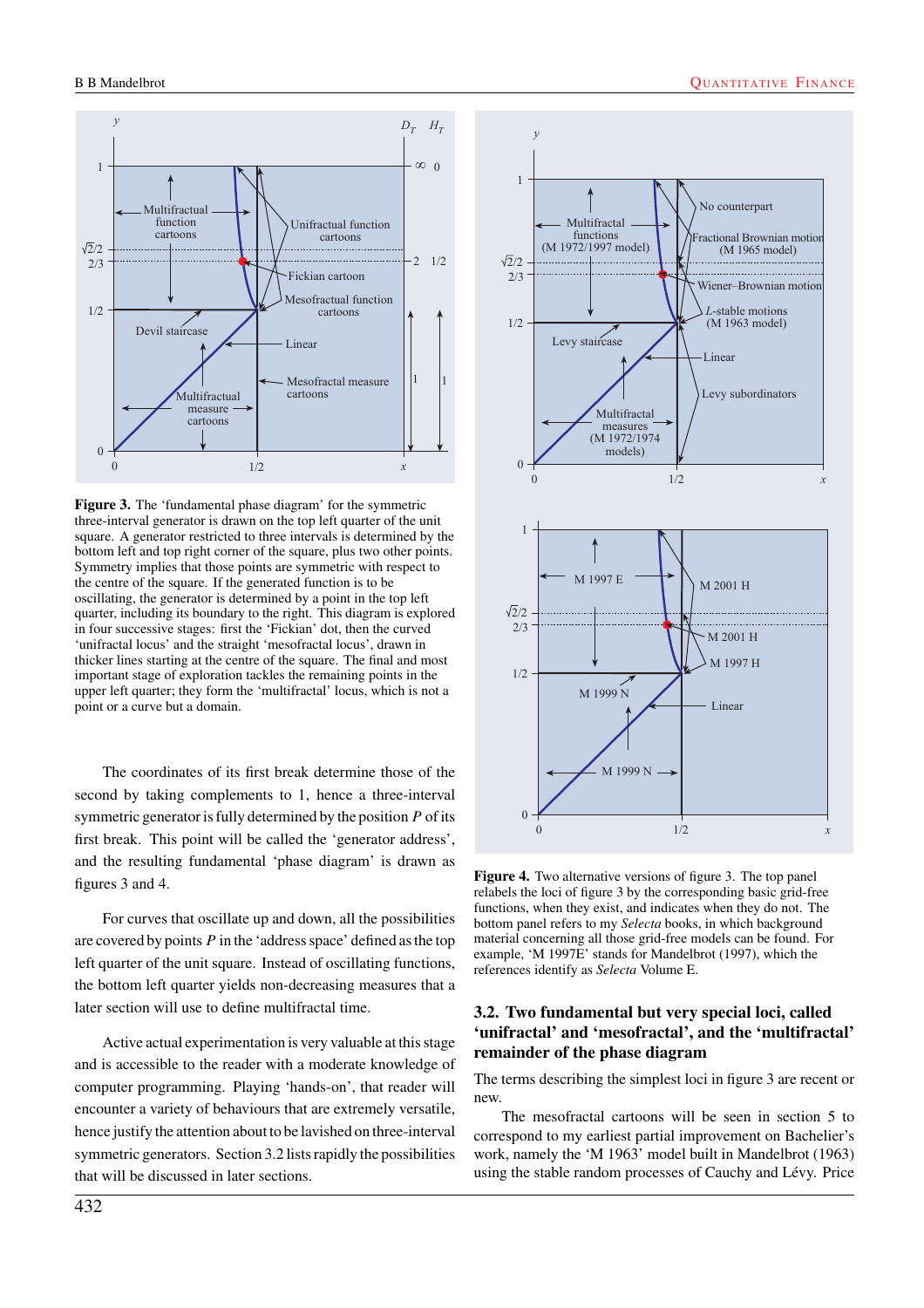increments according to that model are illustrated by the second panel of figure 1. In comparison with panel 1 which reports on Bachelier, panel 2 is less unrealistic, because it shows many spikes; however, these are isolated against an unchanging background in which the overall variability of prices remains constant.

The unifractal cartoons will be seen in section 4 to correspond to my second improvement on Bachelier, namely the 'M 1965' model I built in Mandelbrot (1965) while introducing fractional Brownian motion. Price increments according to that model are illustrated by panel 3 of figure 1. Compared with the M 1963 model, the strengths and failings were interchanged because it lacks any precipitous jump.

The mesofractal and unifractal models are interesting but inadequate, except under certain special market conditions.

Having examined special regions, sections 5 and 7 proceed to the phase diagram's remainder. They consist of the multifractal cartoons which correspond to my current model of financial price variation, the 'M1972/97 model' of fractional Brownian motion in multifractal trading time.

# **3.3. Definitions of volatility: the traditional 'root-mean-square' and beyond**

The coin-tossing economics illustrated in the top panel of figure 1 is fully specified by a single parameter, the rootmean-square standard deviation  $\sigma$ . Therefore, volatility is necessarily an increasing function of  $\sigma$ . It is often  $\sigma^2$  but the intervals between percentiles also come to mind. For example, a strip of total width from  $-2\sigma$  to  $2\sigma$  contains 95% of all price changes. If only implicitly, volatility is a relative concept: it concerns the comparison of the observed fluctuations to an ideal economy that has achieved equilibrium and involves no fluctuation at all.

This implicit reference to equilibrium must be elaborated upon. Is economics more complex than the classical core of physics? Almost everyone agrees, but the Brownian model implies the precise contrary. For example, the physical theory closest to coin-tossing finance is that of a perfect gas in thermal equilibrium, for which  $\sigma^2$  is proportional to temperature. But such a system also depends on either volume or pressure. Could it really be the case that a perfect gas is more complicated than economics?

The unifractal model illustrated in panel 3 of figure 1 and discussed in section 4 is specified by  $\sigma$  and an exponent H. This  $H$  measures how much a constant-width 'snake' oscillates along the time axis.  $H$  must be included in order to specify intuitive volatility quantitatively.

In the mesofractal model illustrated in panel 2 of figure 1 and discussed in section 5, the population standard deviation diverges. However, the equally classical notion of intervals between percentiles remains meaningful. Hence volatility can be defined as including the two parameters that determine the process. One is the width of the horizontal strip containing 95% of 'price' changes. The second specifies the variability of the remaining 5% of large changes, which is ruled by an exponent  $\alpha$  or its inverse,  $H = 1/\alpha$ .

# **4. Unifractal cartoons, non-periodic but cyclic behaviour and globality**

## **4.1.** The exponent  $H$ —satisfying  $0 < H < 1$ —and **equations that characterize unifractality**

Logically, if not quite so historically, cartoons that deserve to be called 'unifractal' come immediately after the Fickian ones. Given a single exponent that satisfies  $0 < H < 1$ , unifractality is defined by the following condition:

**Condition of unifractality:**  $H_m = H$  for every m.

The prefix 'uni' refers to the uniqueness of  $H$ . Depending on the context,  $H = 1/2$  may be included or excluded. If ambiguity threatens,  $H \neq 1/2$  may be called 'non-trivially unifractal'. (This ambiguity is a perennial issue; real numbers are special complex numbers and one must often specify that a number is 'non-trivially complex'.)

The example of the Fickian 'square-root' rule in section 2.6 proves that one can implement the unifractality conditions when  $H = 1/2$ . For other prescribed values of H, the unifractality conditions yield two 'unifractality equations:'  $y = x^H$  and  $2y - 1 = (1 - 2x)^H$ .

In particular,  $x$  is the unique root of the 'generating equation'  $2x^H - 1 = (1 - 2x)^H$ , which must be solved numerically. In turn, this equation yields a single  $y = x<sup>H</sup>$ . That is, just as in the case  $H = 1/2$ , each allowable value of  $H$  is achieved by choosing for the function address  $P$  a single specified point in the address quarter square.

When lumped together, the points  $P$  form a 'locus of unifractality' that takes the form of the only curve seen in figure 3. This curve is, (a) far more restrictive than the whole allowable quarter square and (b) far less restrictive than the unique Brownian–Fickian address (4/9, 2/3), which (of course) it contains.

**Alternative unifractality condition, restated in terms of a quantity** *θ* **that will become essential in the multifractal case discussed in sections 6 and 7.** The unifractality conditions can be rewritten as  $(2y - 1)^{1/H} = 1 - 2x$  and  $x =$  $y^{1/H}$ ; eliminating x combines the two conditions into  $y^{1/H}$  +  $(2y-1)^{1/H} + y^{1/H} = 1.$ 

This last equation is a property of the sum of the intervals' absolute heights raised to the same power  $1/H$ . The addends, namely,  $\Delta_1 \theta = y^{1/H}$ ,  $\Delta_2 \theta = (2y - 1)^{1/H}$ , and  $\Delta_3 \theta = y^{1/H}$ , satisfy  $\Delta_1 \theta + \Delta_2 \theta + \Delta_3 \theta = 1$ . Therefore, they define an auxiliary address point of coordinates x and  $y = \Delta_1 \theta$ , which will be called the generator's 'time address'. The time address of a generator fully determines its function address. This unifractal case yields  $\Delta_1 \theta = x$ , therefore the time address is located on the bisector of our diagram, between two limit points to be explained in section 4.2., namely, (1/2, 1/2) and points to be explain<br> $(\sqrt{2}-1, \sqrt{2}-1)$ .

# **4.2. Limit points not included in the locus of unifractality**

**The forbidden limit**  $H \to 0$ . It corresponds to  $y = 1 - \epsilon \sim$  $\exp(-\epsilon)$ , that is,  $2y-1 = 1-2\epsilon \sim \exp(-2\epsilon) \sim y^2$ . Hence the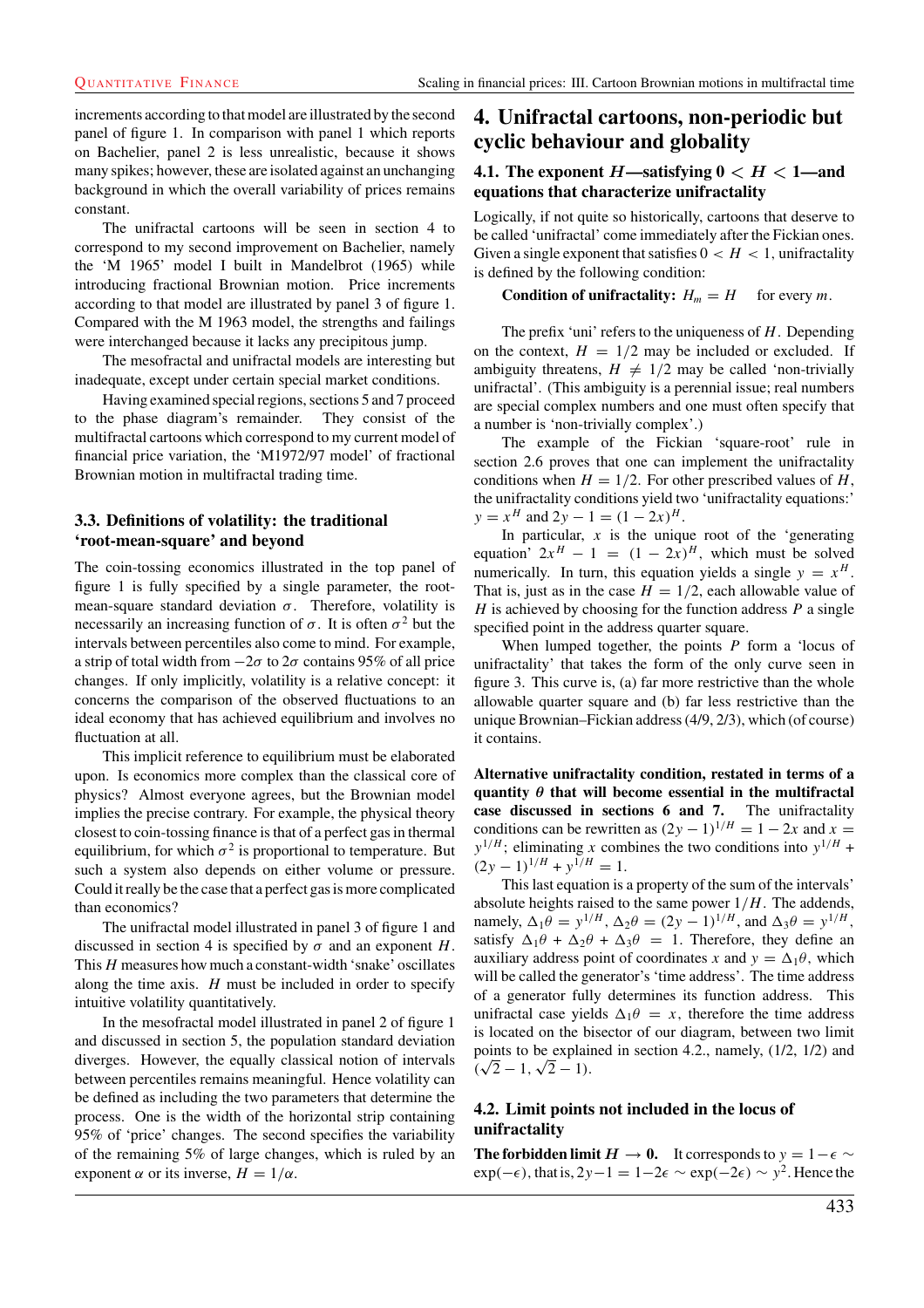generating equation written in terms of  $y^{1/H} = x$  becomes  $x^2$ +  $2x-1=0$ . It yields the coordinates  $x = \sqrt{2}-1$  and  $y = 1$  for the generator address, hence, as announced,  $x = y = \sqrt{2} - 1$ for the time address.

The corresponding intervals of the generator have heights  $\Delta f = 1, \Delta f = -1$  and  $\Delta f = 1$ . In order to add to 1, the correlations between those three increments are not only *negative,* but as strongly negative as can be. The limit is degenerate. However, after an arbitrary number of recursions, each step in the approximation is equal in absolute value to 1, which is the increment of the function between any two points in the construction grid. This property is extreme but important in a discussion of concentration and asymptotic negligibility (Mandelbrot 2001d).

**The forbidden limit**  $H \rightarrow 1$ . It corresponds to a vanishing middle interval, therefore to a straight generator and a straight interpolated curve. In this case, price would be totally ruled by 'inertia' and 'persist' forever in its motion.

#### **4.3. Two forms of persistence, and cyclic but non-periodic behaviour**

Three subranges of H must be distinguished.

**The**  $0 < H < 1/2$  **part of the unifractal locus.** There is a negative persistence or antipersistence.

**The Fickian**  $H = 1/2$ **. It represents a total absence of** persistence.

The more important  $1/2 < H < 1$  part of the unifractal **locus.** Persistence is positive and increases as H moves from 1/2 to 1.

**Cyclic but non-periodic behaviour.** Let us now relate the manifestations of cyclic behaviour and globality as they appear in graphs of a function  $f(t)$  itself, rather than of its increments. The phenomenon of persistence manifests itself in patterns of change that are not periodic but perceived by everyone as 'cyclic'.

As already found, it was observed long ago by Slutzky that the eye decomposes Brownian motion spontaneously into many cycles having periods that range from very short to quite long. As the total duration of the sample is increased, new cycles appear without end. They correspond to the mere juxtaposition of random changes, nothing real. To appreciate this fact, one should rethink the positive overall trend that is highly visible in figure 2. Over a time space much shorter than the total time span 1, the trend becomes negligible in comparison with local fluctuations. Hence, the up–down–up oscillation represented by the generator will be interpreted as a slow cycle.

As  $H$  increases above 1/2, so does the relative intensity of this longest period cycle. It also ceases to be meaningless (*a la* Slutzky) and becomes increasingly real. While it does not promise the continuation of a periodic motion, it allows a certain degree of prediction. A good illustration of what is happening is provided in a closely related context by Plates 264 and 265 of M 1982F*FGN*. This is one aspect of the following property common to all values  $H \neq 1/2$ : the successive movements of  $f(t)$  are not simply juxtaposed. In effect, they interact, their interdependence not being short-, but long-range, or 'global'.

In any event, unifractal cartoons fail to generate either a variable volatility or the large spikes of variation that figure 1 shows to be characteristic of finance. Therefore, the generalization of Fickian square-root must go beyond unifractality, as it will in later sections.

# **4.4. The rule of thumb that there are 'three cycles in every sample', and the Kondriateff long cycles of the economy**

A 1969 study of continuous-time unifractals (the fractional Gaussian noises) is reprinted in chapter H12 of Mandelbrot  $(2001c)$ ). When H is about 3/4, as is often the case, that study made the following striking observation. In every sample, the eye sees 'about three cycles'. This 'three cycles' rule became very important in hydrology and astrophysics, where it helped certain striking 'facts' to be dismissed as spurious artefacts. It cannot be elaborated here. However, it may perhaps help, or even suffice, to explain the celebrated, though highly controversial, slow cycles of the economy. Kondriateff investigated a century's worth of data and the slow thirty-odd years long cycles that he discovered seem real enough, but must not be accepted without careful study.

# **4.5. Digression: unifractality for non-symmetric three-interval generators**

Now, the generator is defined by two breaks,  $(x, y)$  and  $(u, v)$ . Unifractality requires  $y = x^H$ ,  $1 - v = (1 - u)^H$  and  $y - v =$  $(u - x)^{H}$ . When  $(x, y)$  is on the unifractality locus, there is a solution  $u = 1 - x$  and  $v = 1 - y$ . Are there other solutions, particularly when  $(x, x^H)$  is *not* on the unifractality locus? The case  $H = 1/2$  can be tackled explicitly. After reductions, given y, the equation for v is  $v^2 < -v > (y + 1) + y^2 = 0$ . When  $0 < y < 1$ , there are two real solutions for v. Their product being  $y^2$  and their sum being  $y+1$ , only one can satisfy  $0 < v < y$ , and it is easy to check that one does so.

# **5. Mesofractal cartoons and price discontinuity**

#### **5.1. The locus of discontinuous behaviour**

In the quarter square that bounds the phase diagrams in figures 3 and 4, discontinuous functions are associated with the unit length interval characterized by  $x = 1/2$  and  $0 < y < 1$ . Aside from the Fickian point, this locus is the simplest. It also has the oldest roots in finance, insofar as section 5.3 will link has the oldest roots in finance, insofar as section 5.3 will link<br>the portion  $1/2 < y = <1/\sqrt{2}$  with the M 1963 model of price variation (Mandelbrot 1963, 1967).

Recall the quantities  $H_m$  defined in section 2.6. Mesofractality is defined as follows: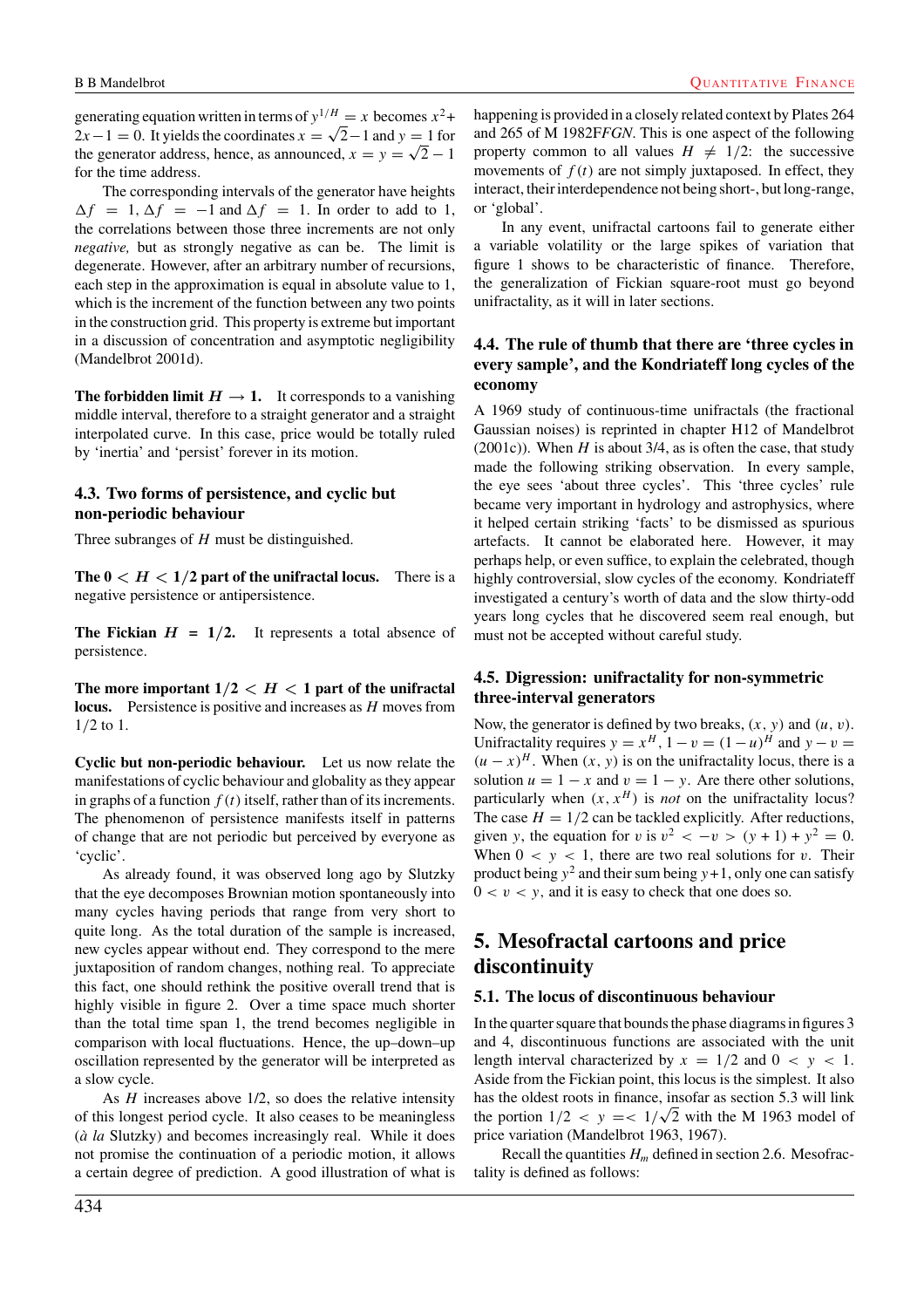## **Condition of mesofractality:**  $H_2 = 0$ ,  $H_1 = H_3 \neq 0$ .

The middle interval satisfies  $H_2 = 0$ , if and only if  $x = 1/2$ ; if so, the side intervals—by definition of  $H<sub>+</sub>$ satisfy  $H_1 = H_2 = \log y / \log(1/2) = \tilde{H}$ . There are *two* separate fractal exponents, not one. But early on  $H_2 = 0$  used to be disregarded, seemingly qualifying this construction as unifractal. More generally, Mandelbrot (1997) did not discuss discontinuities separately, but Mandelbrot (1999a) found it necessary to single them out and coined *mesofractal*. In the present very special generator, the exponents  $H$  and  $H$  are both functions of y, hence of each other; but this very peculiar feature disappears for more general cartoons.

#### **5.2. The distribution of the jump sizes**

Continue the recursion. The next stage adds two smaller discontinuities of size  $-y(2y - 1)$ . Further iterations keep adding increasingly high numbers (4, 8, 16 and higher powers of  $2^k$  for k going to infinity) of increasingly smaller discontinuities of size  $\lambda = -y^{k-1}(2y - 1)$ . It follows that, for small  $\lambda$ , the number of discontinuities of absolute size  $> \lambda^{-1/\tilde{H}} = \lambda^{-\alpha}.$ 

Section 5.3 will justify the notation  $1/\tilde{H} = \alpha$ .

# **5.3.** The exponent  $\alpha$  splits the discontinuity locus **into three portions and subportions, to be handled separately; relations with the M 1963 model and reason for the notation**  $\alpha = 1/\tilde{H}$ .

**The portion 0**  $\langle y \rangle \langle 1/2$ . It yields  $0 \langle \alpha \rangle \langle 1$  and corresponds to positive discontinuities hence to increasing functions. They generate a fractal trading time, a notion that is better discussed in section 7, as a special case of the multifractal trading time.

**The portion**  $1/2 < y < 1$ **. It yields**  $\alpha > 1$ **, and corresponds** to negative discontinuities, hence to oscillating functions. It splits in two.

**The subportion**  $1/2 < y < 1/\sqrt{2}$ **.** It yields  $1 < \alpha < 2$ and justifies the notation  $\alpha$  for  $\hat{H}$ . The reason is that, in that range of  $\alpha$ , the distribution of discontinuities is the same in the mesofractal cartoons and the L-stable processes used in the M 1963 model.

More precisely, all the jumps are negative here, while in the M 1963 model of price variation they can take either sign. A distribution with two long tails can be achieved by using generators that include a positive and a negative discontinuity; this requires more than three intervals.

The subportion  $1/\sqrt{2} < y < 1,$  and a diagnosis on why it **is that the** *L***-stable exponent**  $\alpha$  **cannot exceed 2.** For all  $\alpha$ , non-random mesofractal cartoons are perfectly acceptable. Howver, the cases  $\alpha < 1$  and  $\alpha > 1$  differ on a point that seems to involve mathematical nitpicking but turns out to be essential. The  $k$ th approximation of  $f(t)$  alternates jumps and gradual moves. For  $\alpha < 1$ , the sum of moves vanishes asymptotically for  $k \to \infty$ , and the sum of jumps tends to 1. Hence, the function  $f(t)$  varies only by positive jumps. For  $\alpha > 1$ , the sum of positive moves exceeds the sum of the negative jumps by the constant 1. However, taken separately, the sums of moves and jumps tend, respectively, to  $\infty$  or  $-\infty$  as  $k \to \infty$ . Therefore, the sum of absolute values of the jumps and moves diverges to infinity, and the function  $f(t)$  is said to be 'of unbounded variation'.

Unbounded variation causes no harm as long as the construction is non-random. But randomization raises a very subtle issue. Replacing fixed numbers of discontinuities by Poisson distributed numbers causes a divergence that recalls the ultraviolet and infrared 'catastrophes' in physics. Physicists know how to 'renormalize' away many of those infinities. In this case, Lévy found, in the 1930s, that infinities can be eliminated when  $\alpha$  < 2, but not when  $\alpha$  > 2.

**Comment.** The complexities surrounding  $\alpha > 2$  contribute to mismatch between the cartoons and the grid-free processes they mean to imitate. See section 8.

# **6. Multifractal cartoons**

#### **6.1. Definition**

In the phase diagram in figure 3, the loci of unifractal and mesofractal behaviour are points or curves. If the address is chosen at random with uniform probability, its probability of hitting those loci is zero. The overwhelming majority of address points remains be examined. They satisfy the following condition:

# **Condition of multifractality:**  $H_1 = H_3 \neq H_2 \neq 0$ .

One variant of the reason for the prefix 'multi', is that the  $H_m$  take a multiplicity of values. That perennial question resurfaces again: 'should the Fickian case be called multifractal?' One could either call multifractal all the points in the top left quarter of the address square, or exclude the unifractal and mesofractal loci.

#### **6.2. Variable volatility, revisited**

Return to figure 1 and focus on the five bottom panels. It was said that they intermix actual data with the best-fitting multifractal model. Asked to analyse any of those lines without being informed of 'which is which', a coin-tossing economist would begin by identifying short pieces here and there that vary sufficiently mildly to almost belong to white Gaussian noise. These pieces might have been extracted from the first line, then widened or narrowed by being multiplied by a suitable r.m.s. volatility  $\sigma$ .

Many models view such complex records as the increments of a non-stationary random process, namely, of a Brownian motion whose volatility is defined by  $\sigma$ , but varies in time. Furthermore, it is tempting to associate those changes in volatility to changes in market activity.

A similar situation occurring in physics should serve as a warning. It concerns the notion of variable temperature. The best approaches are *ad hoc* and not notable for being either attractive or effective. I took a totally distinct approach to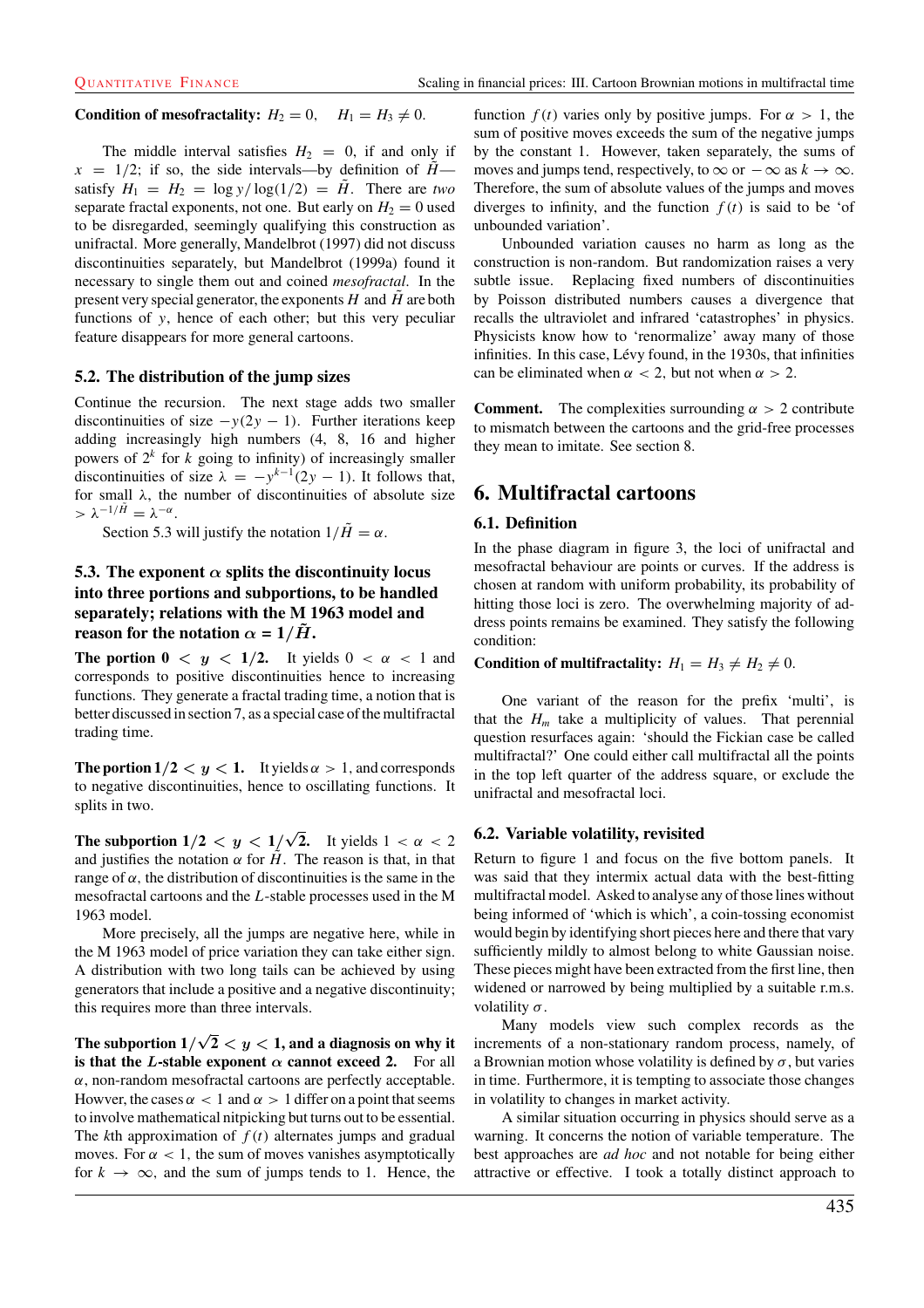

**Figure 5.** Stack of shuffled multifractal cartoons with  $y = 2/3$ therefore  $H = 1/2$  and—from the top down—the following values of x : 0.2222, 0.3333, 0.3889, 0.4444 (Fickian, starred), 0.4556, 0.4667, 0.4778, and 0.4889. Unconventional but true, all the increments plotted in the right column are spectrally white. However, only one line in that column is near-Brownian; it is the starred Fickian line for  $x = 4/9$ .

which we now proceed; it consists of 'leap-frogging' over nonuniform gases, all the way to turbulent fluids.

# **6.3. The versatility of multifractal variation; in a non-Gaussian process, the absence of correlation is compatible with a great amount of structure; this feature reveals a blind-spot of correlation and spectral analysis**

Figure 5 illustrates a stack of multifractal cartoons that are shuffled at random before each use. In all cases, the address point P satisfies 2/3, therefore  $H = 1/2$ . The column to the left is a stack of generators; the middle column, the stack of processes obtained as in figure 2 but with shuffled generators; and the column to the right, the stack of the corresponding increments over identical time-increments  $\Delta t$ .

The line marked by a star  $(\star)$  is the shuffled form of figure 2. The middle column is a cartoon of Brownian motion and its increments (right column) are a cartoon of white Gaussian noise. They look like a sample noise, as expected.

However,  $H = 1/2$  throughout, and this has a surprising (even shocking) implication. The increments plotted on every line in this this stack are uncorrelated with one another. That is, they are 'spectrally white'. As one moves away from the star, up or down the stack, one encounters charts that diverge increasingly from the pseudo-Brownian model. Increasingly, they exhibit the combination of sharp, spiky price jumps and persistently large movements that characterize financial prices.

Mathematicians know that whiteness does not express statistical independence, only absence of correlation. But the temptation existed to view that distinction as mathematical nitpicking. The existence of such sharply non-Gaussian white noises proves that the hasty assimilation of spectral whiteness to independence was understandable but untenable. White spectral whiteness is highly significant for Gaussian processes, but otherwise is a weak characterization of reality.

In the white noises of figure 5, a high level of dependence is not a mathematical oddity but the inevitable result of selfaffinity of exponent  $H = 1/2$ . By and large, points P close to the Fickian locus of figure 3 will 'tend' to produce wiggles that resemble those of financial markets. As one moves farther from the centre, the resemblance decreases and eventually the chart becomes more extreme than any observed reality.

This illustration brings to this old-timer's mind an old episode that deserves to be revived because it carries a serious warning. After the fast Fourier transform became known, the newly practical spectral analysis was promptly applied to price change records. An approximately white spectrum and negligible correlation emerged, and received varied interpretations. Numerous scholars rushed to view them as experimental arguments in favour of the Brownian motion or coin-tossing model. Other scholars, on the contrary, realized that the data are qualitatively incompatible with independence. Finding spectral whiteness to be incomprehensible, they abandoned the spectral tool altogether.

# **7. Multifractal cartoons reinterpreted as unifractal cartoons followed in terms of a trading time**

Less mathematically oriented observers describe the panels at the bottom of figure 1 (both the real data and forgeries) as corresponding to markets that proceed at different 'speeds' at different times. This description may be very attractive but remains purely qualitative until 'speed' and the process that controls the variation of speed are quantified. This will be done now.

# **7.1. Fundamental compound functions representation; the 'baby theorem'**

Irresistibly, the question arises, can the overwhelming variety of white or non-white multifractal cartoons  $f$  be organized usefully? Most fortunately, it can, thanks to a remarkable representation that I discovered and called 'baby theorem'. It begins by classifying the generators according to the values of H or equivalently of  $\nu$ .

In figure 6, the small 'window' near the top left shows the generators of two functions  $f_{\text{uni}}(t)$  and  $f_{\text{multi}}(t)$ . One is unifractal with address coordinates  $x = x_u = 0.457$  and  $y = 0.603$ , hence  $H = 0.646$ . The other's address coordinates are the same y and H, but  $x = x_m = 0.131$ . This  $x_m$  is so small that the function  $f_{multi}(t)$  is very unrealistic in the study of finance; but an unrealistic  $x_m$  was needed to achieve a legible figure.

To transform a unifractal into a multifractal generator, the vertical axis is left untouched but the right and left intervals of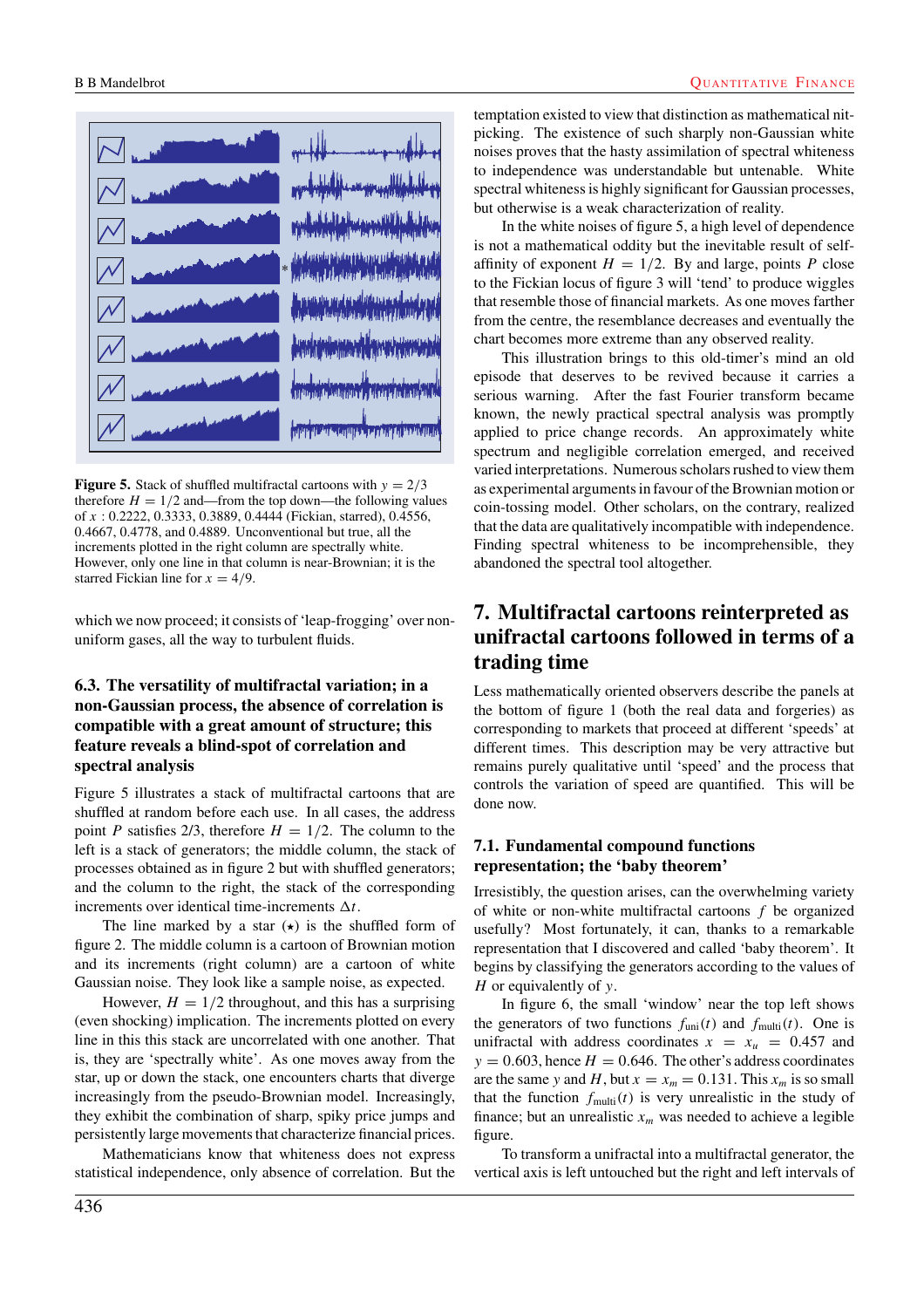

**Figure 6.** The small window near the top left shows a unifractal and a multifractal generator corresponding to two address points situated on the same horizontal line in the phase space. The body of the figure illustrates the resulting functions  $f_{\text{uni}}(t)$  and  $f_{\text{multi}}(t)$  and the one-to-one correspondence between them governed by the change from clock to trading time.

the symmetric unifractal cartoons are shortened horizontally and provide room for a horizontal lengthening of the middle piece.

Before examining theoretically the transformation from  $f_{\text{uni}}$  to  $f_{\text{multi}}$ , it is useful to appreciate it intuitively. The body of figure 6 illustrates the graphs of  $f_{\text{uni}}(t)$  and  $f_{\text{multi}}(t)$  obtained by interpolation using the above two generators. Disregarding the bold portions, the dotted lines and the arrows, one observes this:  $f_{\text{uni}}(t)$  proceeds, as already known, in measured up and down steps while  $f_{multi}(t)$  alternates periods of very fast and very slow change.

However, the common  $y$  and  $H$  suffice to establish a perfect one-to-one 'match' between 'corresponding' pieces of two curves. This feature is emphasized by drawing three matched portions of each curve more boldly. First, towards the right, between a local minimum and a local maximum, a gradual rise of the unifractal corresponds to a much faster rise of the multifractal. Secondly, in the middle, between a local maximum and the centre of the diagram, a gradual fall of the unifractal corresponds to a very slow fall of the multifractal largely occurring between successive 'plateaux' of very slow variation. Thirdly, between two local minima towards the left, a symmetric up and down unifractal configuration corresponds to a fast rise of the multifractal followed by a slow fall which, once again, proceeds by successive plateaux.

More generally, the fact that the two generators share a common y insures that our two curves move up or down through the same values in the same sequence, but not at the same times.

# **7.2. Compound functions in multifractal trading time and the 'power-law' multifractal behaviour**  $\Delta f_{\text{multi}} = (\Delta t)^{H(t)}$

One would like to be more specific and say that the functions  $f_{\text{uni}}$  and  $f_{\text{multi}}$  proceed at different 'speeds', but the fractal context presents the complication mentioned in section 1.4. For Brownian motion  $B(t)$ , the Fickian relation  $\Delta f \sim \sqrt{\Delta t}$ , implies that, 'as a rule',  $\Delta f/\Delta t$  tends to  $\infty$  as  $\Delta t \rightarrow 0$ . However, section 1.4 announced a non-traditional expression,  $\log \Delta f / \log \Delta t$ , that is well-behaved for the WBM  $B(t)$ . As  $\Delta t \rightarrow 0$ , it converges (for all practical purposes) to a quantity called a Hölder exponent. For WBM, it coincides with  $H =$ 1/2.

More generally, a unifractal cartoon's increments in time  $\Delta t$  prove to be of the form  $\Delta f_{\text{uni}}(t) \sim (\Delta t)^H$ , where the Hölder exponent  $H$  is identical to the constant denoted by the same letter that characterizes the unifractal.

Multifractal increments are totally different. It remains possible to write  $\Delta f_{\text{multi}}(t) \sim (\Delta t)^{H(t)}$ , but  $H(t)$  is no longer a constant. It oscillates continually and can take any of a multitude of values. This is one of several alternative reasons for the prefix 'multi' in the term 'multifractals'.

Fortunately, this variety translates easily into the intuitive terms that were reported when discussing variable volatility. The key idea of trading versus clock time has already been announced. One can reasonably describe  $f_{\text{uni}}(t)$  as proceeding in a 'clock time' that obeys the relentless regularity of physics. On the contrary,  $f_{\text{multi}}(t)$  moves uniformly in its own subjective 'trading' time, which—compared to clock time—flows slowly during some periods and fast during others. Thus, in the example in figure 6, one can show that the times taken to draw the generator's first interval are as follows: our unifractal  $f_{\text{uni}}(t)$  takes the time 0.457 and our multifractal  $f_{\text{multi}}(t)$ takes the extraordinarily compressed time 0.131. In the generator's middle interval, in comparison, the multifractal is extraordinarily slowed down.

The actual implementation of trading time generalizes the generating equation  $y^{1/H} + (2y - 1)^{1/H} + y^{1/H} = 1$ . In the unifractal context of section 4.2, this equation was of no special significance, but here it is essential. Once its root  $H$  has been determined, one defines (as before) the three quantities  $y^{1/H} = \Delta_1 \theta$ ;  $(2y - 1)^{1/H} = \Delta_2 \theta$  and  $y^{1/H} = \Delta_3 \theta$ . As in the unifractal case, these quantities satisfy  $\Delta_1 \theta + \Delta_2 \theta + \Delta_3 \theta = 1$ . Moreover,  $\Delta f_{\text{multi}} = (\Delta \theta)^H$  as long as  $\Delta \theta$  is an increment of  $\theta$  that belongs to the hierarchy intrinsic to the generator.

In comparison with the unifractal case, the striking novelty brought by multifractality is that the time address  $(x, y^{1/H})$  no longer lies on an interval of the main diagonal of the phase diagram. Hence, if  $\theta$  is followed as function of t, it no longer reduces identically to *t* itself. Instead, it lies within a horizontal rectangle that is defined by  $0 < x < 1/2$  and  $0 < y < \sqrt{2}-1$ . For a given  $H$ , the rectangle reduces to a horizontal line.

## **7.3. 'Subordination', an extremely special case of compounding, in which**  $\theta(t)$  is a random function **with** *independent* **increments**

Chapter E 21 of Mandelbrot (1997) reproduces a 1967 paper in which Taylor and I pioneered trading time and took for  $\theta(t)$  a process of independent positive L-stable increments of exponent  $\alpha/2$ . Bochner had called it a 'subordinator'. When followed in this trading time, Brownian motion reduces to the L-stable process postulated by the M 1963 model.

More general independent increments in  $\theta(t)$  lead to a compound process that has independent increments and is called subordinated. A 1973 paper by Clark added lengthy irrelevant mathematics and recommended a different subordinator  $\theta(t)$ , but preserved independent increments. Therefore, it also led to a price process with independent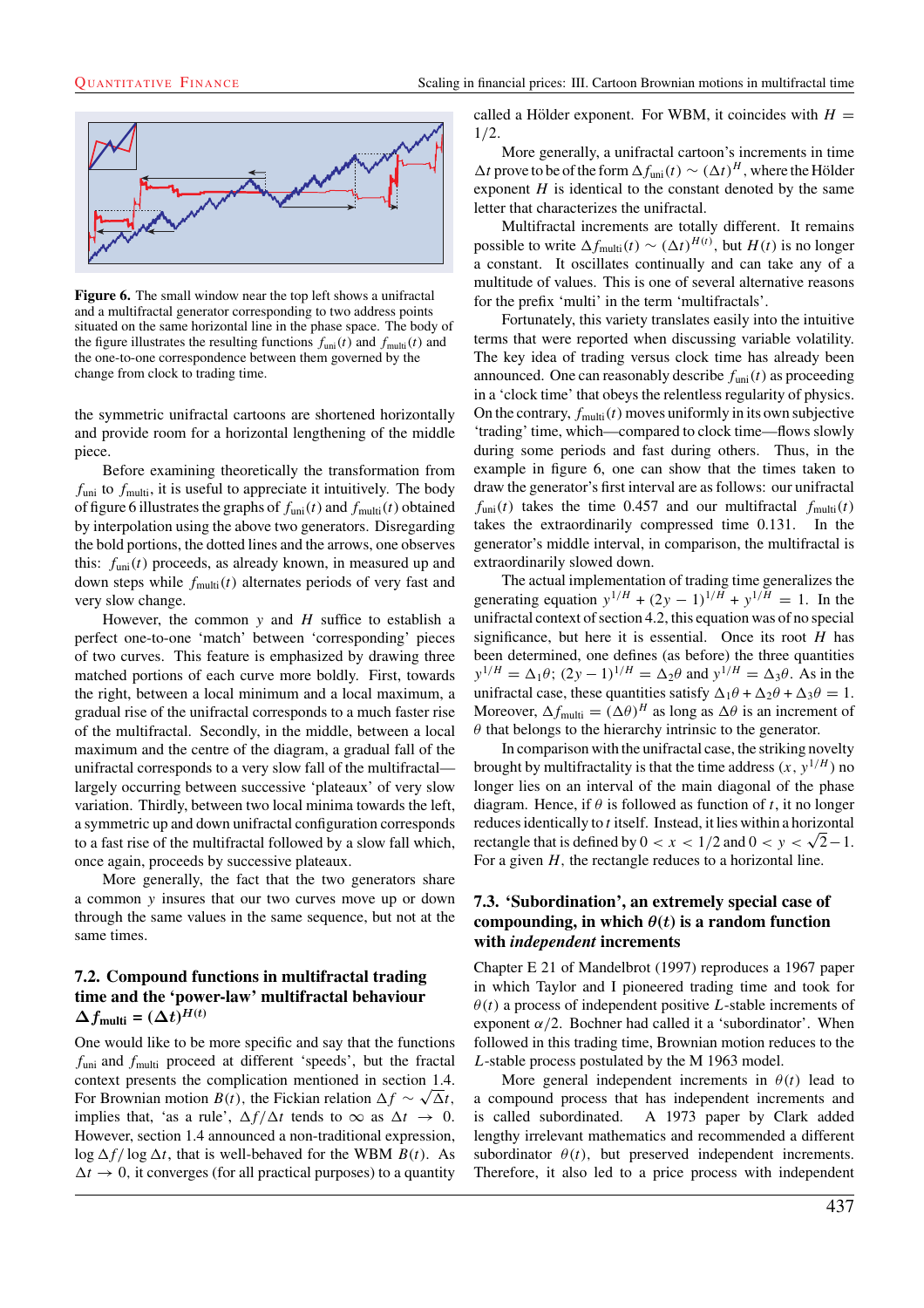increments. The same chapter E21 reproduces my sharp criticism of that work.

Many authors elaborated on Clark without questioning independence. From their viewpoint, compounding that allows dependence would be called 'generalized subordination'. This usage would blur a major distinction. Being associated with independent price increments clearly brands subordination as being unable to account for the obvious dependence in price records. The virtue of multifractal time is that it accounts for dependence while preserving the reliance upon invariances I pioneered in 1963 and proceeds along the path Taylor and I opened in 1967.

Cartoon multifractal measures link  $\theta$  and t by the simple formula  $\Delta \theta = (\Delta t)^{U(t)}$ . The resulting 'compound function' is an oscillating unifractal cartoon function of exponent  $H$ , with the novelty that it proceeds in a trading time that is a non-oscillating cartoon multifractal function of clock time. It follows that  $\Delta f_{\text{multi}} = (\Delta \theta)^H = (\Delta t)^{HU(t)} = (\Delta t)^{H(t)}$ Specifically, when  $H = 1/2$ , one has a cartoon of a WBM of cartoon multifractal time. When  $H \neq 1/2$ , one has a cartoon of a fractional Brownian motion of cartoon multifractal time.

# **7.4. A finer nuance: for fixed** *H* **and D, major differences are associated with the position of** min  $U(t)$  with respect to the value that corresponds **to unifractality**

The next simplest characteristics of a multifractal cartoon are min  $U(t)$  and max  $U(t)$ . Both are very important and conspicuous: on graphs like those of figure 1 min  $U(t)$ measures the degree of 'peakedness' of the peaks of  $\Delta\theta$ , while  $max U(t)$  measures the duration and degree of flatness of the low-lying parts of  $\Delta\theta$ .

To describe the mathematical situation keep to the Fickian exponent  $H = 1/2$  and move x away from the unifractal value  $x = 4/9$ , either left towards  $x = 0$ , or right towards  $x =$  $1/2 - \epsilon$ , i.e. towards the mesofractal locus of discontinuous variation. One has  $0 \n\leq \min H(t) < 1$  and the value of min  $U(t)$  begins as 1 and tends to 0 in both cases.

In contrast, max  $U(t)$  introduces a distinction.

**Scenario to the right of the unifractal locus.** Below the starred line in figure 5, max  $H(t)$  has the finite upper bound log 3/ log 2 ∼ 1.5849. Because of this bound, one expects the record to include periods where volatility is near constant and not very small.

**Scenario to the left of the unifractal locus.** Above the starred line, max  $H(t)$  is unbounded and may become arbitrarily large. That is, one expects the record to include periods where  $f(t)$  exhibits almost no volatility.

Concretely, this asymmetry creates a sharp difference that is visibly vindicated by figure 5. Moving from simulatons to real data, the visual appearance of financial records favours the scenario to the left over the right. One needs more exacting tests than those in Mandelbrot *et al* (1997) but the variety of possible behaviours is a major reason for the versatility of the multifractals.

This versatility is welcome, because the data are complex. For example, the study of turbulent dissipation may well favour the second scenario to the left.

To stress the novelty of those predictions, the comparable figure N1.4 of Mandelbrot (1999a) consisted, in effect, of always moving to the left of the unifractality locus, and never to the right.

The above asymmetry between left and right can be expressed in terms of a theory that warrants a mention here, but only a very brief one: the variation of  $\theta$  is 'less lacunar' to the right of  $x = 4/9$  than to the left.

# **8. Acknowledged limitations of the cartoons, especially the mesofractal ones, as compared with the corresponding continuous time processes**

In every case, I started with grid-free continuous-time models. But when serious difficulties materialized (pedagogical and/or technical), standbys/surrogates became useful or even necessary. They also turned out to be of intrinsic interest and developed in interesting ways. But the cartoons (especially those with a three-interval symmetric generator) were never meant to reproduce *every* feature of the continuous time models. Of course, neither were the continuous-time processes meant to be the last word on the variation of financial prices.

The cartoon's practical virtue is to allow a wide range of distinct behaviours compatible with a very simple method of construction. The cartoons' esthetic virtue is that only a small part of the phase diagram corresponds to nothing of interest. It part of the phase diagram corresponds to nothing of interest. It reduces to an interval and a rectangle:  $\{x = 1/2 \text{ and } 1/\sqrt{2} \}$  $y < 1$ } and {0 < x < 1/2 and 0 < y <  $\sqrt{2} - 1$ }.

The cartoon's major limitations will now be sketched.

#### **8.1. The path to the cartoons, as restated in deeper and broader detail**

The unifractal and mesofractal cartoons, respectively, are surrogates for two grid-free models, the M 1965 model based on fractional Brownian motion and the M 1963 model based on Lévy stable processes. Unifractal cartoons did not appear until papers I wrote in 1985 and 1986, which are reproduced in Mandelbrot (2001c).

For multifractal measures, including multifractal time, the original 1972 and 1974 papers are reprinted in Mandelbrot (1999a). A grid-free model came first in 1972, however, it proved difficult and lacking in versatility. It was replaced in 1974 by cartoons that correspond to the lower left quarter of figure 3.

The Brownian motion (Wiener or fractional) in multifractal time was conceived in 1972, as described on p 42 of Mandelbrot (1997). The multifractal cartoons came years after the fact, as standbys/surrogates. The first investigation of both BMMT and its cartoons was published in chapter E6 and other early chapters of Mandelbrot (1997). BMMT is described in free-standing fashion in Mandelbrot *et al* (1997) and (as an introduction to tests on actual data) in Calvet and Fisher (2001), where it is called MMAR.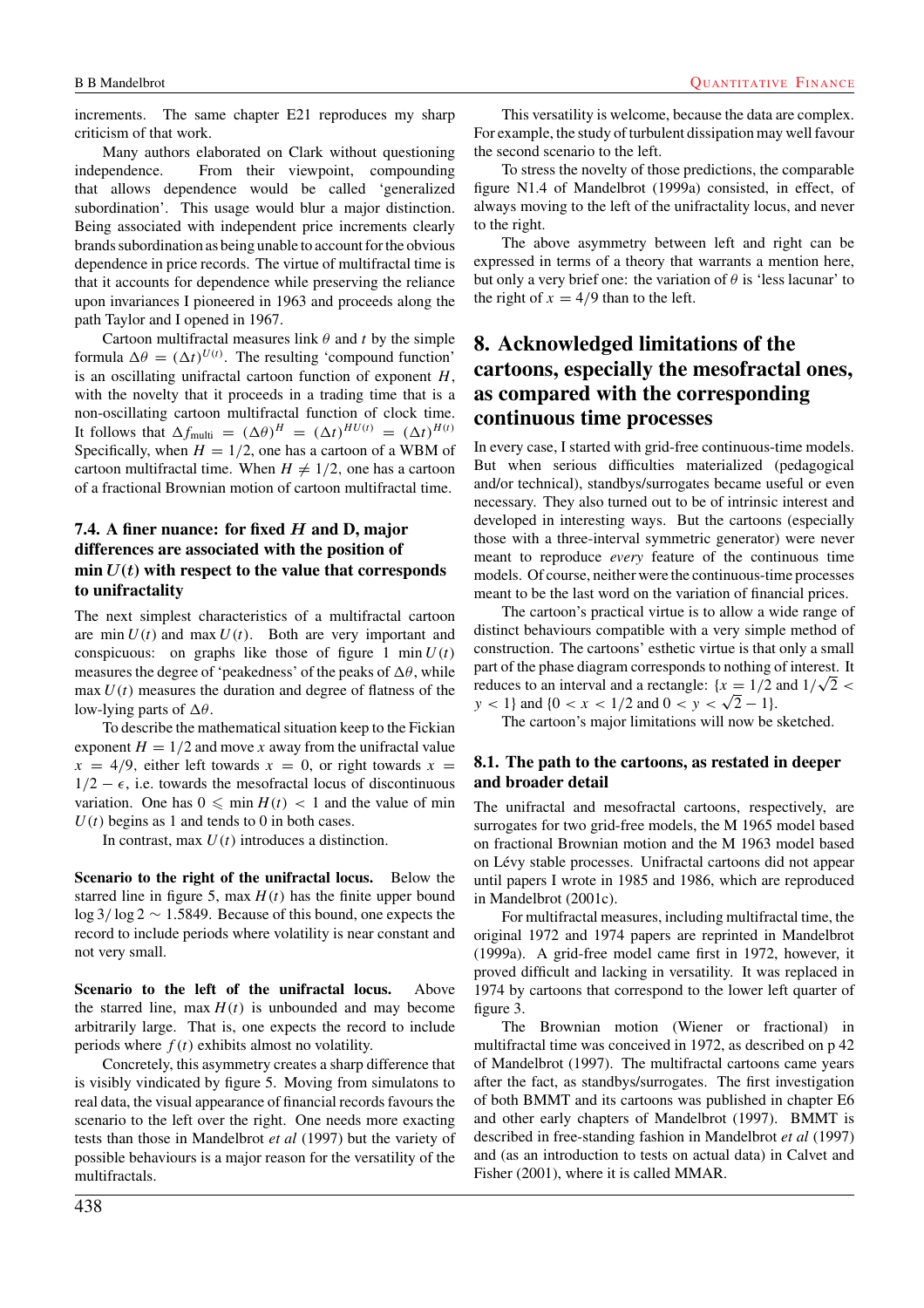# **8.2. The multifractal cartoons are too constrained to predict power-law tails; the reason is that they are the counterpart of very constrained measures called multinomial**

Power-law distributed tails and divergent moments are one of the most important features of the multifractal model. They are investigated in Mandelbrot (2001b). However, except in the mesofractal case—which section 8.3 will show to be a somewhat peculiar limit—the cartoons fail to predict them.

The reason for this failure is well-understood and would deserve to be described in detail, but this would take too long. That reason will only be sketched, being addressed to the reader who is familiar with a technical aspect of the multifractal measures whose present status is treated in Mandelbrot (2001b). A well-known heuristic approach to multifractals has nothing to say about the tails, but tails are essential in the three stages I went through in order to introduce the multifractal measures:

- (a) The limit log-normal measures introduced in a paper from 1972 reproduced in Mandelbrot (1999a).
- (b) The following sequence of less and less constrained cascades: multinomial, microcanonical (or conservative) and canonical, as introduced in papers from 1974 reproduced in Mandelbrot (1999a).
- (c) The multifractal products of pulses (MPP) described in Barral and Mandelbrot (2001).

Power-law tails only appear in least-constrained implementations, namely, the limit log-normal case, the canonical cascades and the pulses. The cartoons, in contrast, closely correspond to the most constrained special called multinomial cascades.

# **8.3. In multifractal cartoons,** *H* **and the multifractal time must be chosen together, while the corresponding continuous time grid-free models allow** *H* **and the multifractal time to be independent random variables**

In particular, the unifractal cartoon oscillation and the multifractal cartoon time cannot be chosen independently. Indeed, the address  $(x, y)$  of the unifractal function determines  $H$  and restricts the time address of the multifractal time to have the ordinate  $y^{1/H}$  and an abscissa satisfying x >  $0, x \neq y^{1/H}$  and  $x < 1/2$ . However, those constraints are a peculiar feature of three-interval symmetric generators. As the number of intervals in the generator increases, those constraints change; I expect them to become less demanding.

# **8.4. Artifactual singular perturbation present in the mesofractal cartoons**

In the mesofractal case, the equation  $\sum$  (interval height)  $^{1/H}$  = 1 can take two forms. When the vertical interval is excluded, the equation becomes  $2y^{1/H} = 1$  and the solution is  $\tilde{H} = 1/\alpha$ . When the vertical interval is not excluded, the solution is different from  $H$ .

To understand the difference, consider a sequence of address points  $P_k$  that approximates from the left a mesofractal address point P with  $x = 1/2$ . This approximation is 'singular' in the following sense: the properties of the  $f(t)$ corresponding to the limit point P are *not* the limits of the properties of the  $f_k(t)$  corresponding to the point  $P_k$ .

The singular nature of this approximation is undesirable and reflects a broader unfortunate limitation of the cartoon obtained through symmetric three-interval generators.

# **8.5. Failure of the mesofractal and unifractal loci to intersect at the Fickian locus**

In continuous time processes, Brownian motion enters in two ways: as the  $\alpha = 2$  limit case of the Lévy stable process (LSP) and the  $H = 1/2$  midpoint of the fractional Brownian motion. In an ideal phase diagram, the  $\alpha = 2$  limit of the mesofractal cartoons of LSP would coincide with the  $H = 1/2$ midpoint of the unifractal cartoons, thus providing two distinct interpolations of the Fickian locus. However, this paper's generator yields a particular phase diagram for which this ideal is not achieved. Hence, the same overall behaviour is represented twice: directly by the point  $(4/9, 2/3)$  and is represented twice: directly by indirectly by the point  $(1/2, 1/\sqrt{2})$ .

## **8.6. The potential threat (or promise?) of cartoons whose values are 'localized'**

Several papers I wrote in 1985 and 1986, all of them reproduced in part IV of Mandelbrot (2001c), investigate some unifractal cartoons in detail, and show that for them the concept of dimension is sharply more complex than for self-similar fractals.

Particularly relevant are the considerations in the long illustrated foreword of chapter H24 of Mandelbrot (2001c). As explained there, important insights concerning the fine structure of a function are contained in the distribution of its values over a time interval.

Classical examples: for the line  $f(t) = at + b$  the values of a uniform distribution on any time interval; for a nonlinear monotone function  $f(t)$  having a differentiable inverse  $t(f)$ , the values of f are of density  $t'(f)$  etc.

Fractal functions are more versatile and can take one of two very different forms: either smooth with a density, or multifractal, that is, extremely unsmooth. Seemingly slight changes in the construction or even its parameters affect smoothness and lead to 'dimension anomalies'.

For the symmetric generators examined in this paper, the specific issues treated in chapter H24 of Mandelbrot (2001c) are absent. However, mesofractal cartoons inject a different, very complex issue, which attracted many great minds but remains confused. The trend maps the unit density on  $t$  upon a unit density on f. The generator of address  $P(1/2, y)$  maps the uniform distribution of  $t$  into a non-uniform distribution whose density is the sum of two overlapping addends; their respective densities are  $1/2y$  on [0, y] and  $1/2y$  on [1 – y, 1]. The limit density obtained if one proceeds by recursion happens to have been extensively investigated. Depending very delicately on